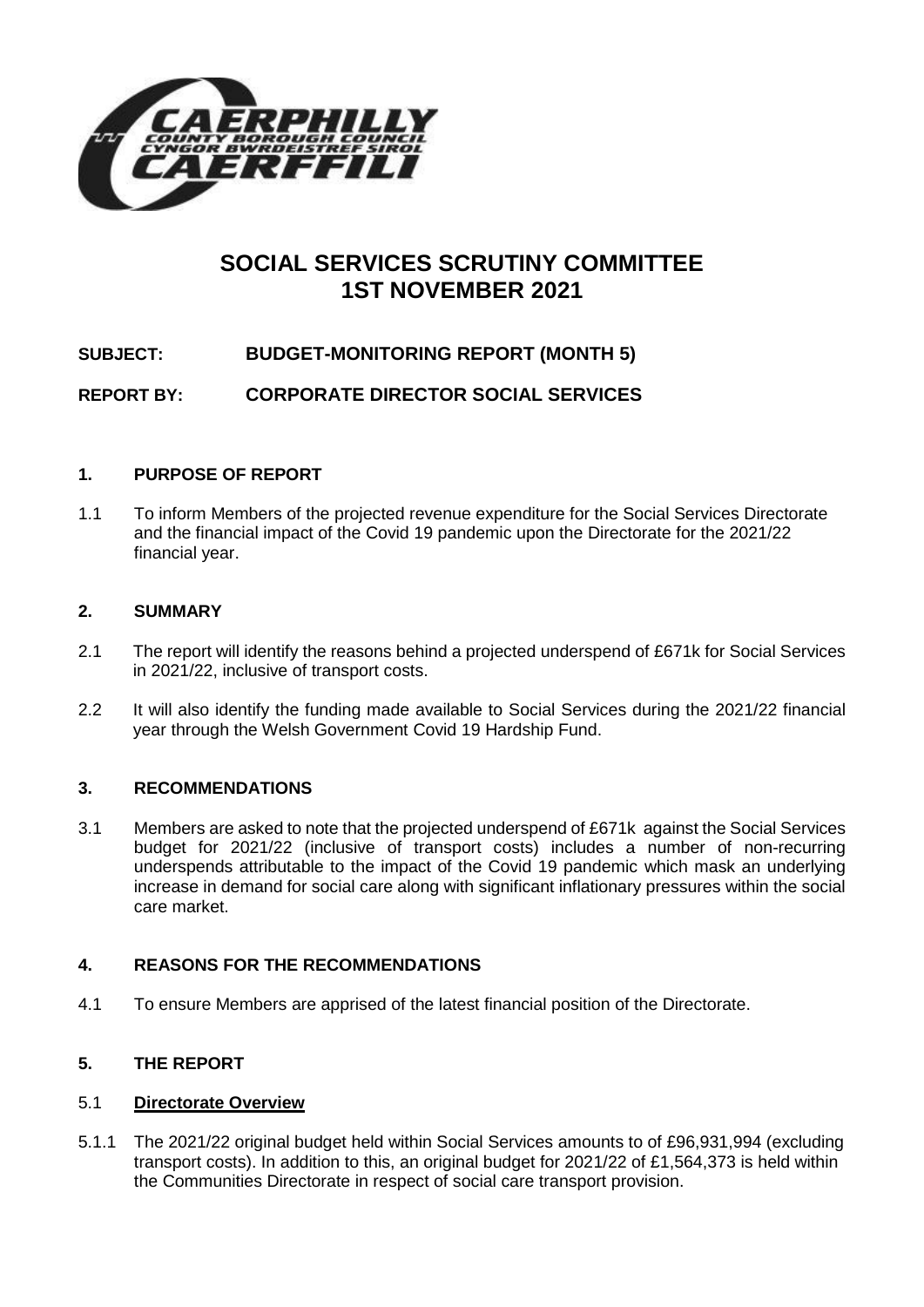- 5.1.2 These original budgets do not include any provision for pay awards. However, a provision of 1.75% with effect from 1st April 2021 is held within the corporate budget and will be distributed to service areas once the pay award for 2021/22 has been agreed. Therefore, the projected staff costs within this report are based on 2020/21 salary levels.
- 5.1.3 Information available as at 31st August 2021 suggests a potential underspend of £505k against the budget held within Social Services (see appendix 1 for details), while the social care transport budget is forecast to be underspent by £166k due to the ongoing closure of day care facilities in response to the Covid 19 pandemic. This would result in a total net underspend of £671k in respect of social care provision for 2021/22

| <b>Division</b>                                 | Original<br><b>Budget</b><br>(£000's) | Projection/<br><b>Commitment</b><br>(E000's) | Over/(Under)<br>Spend<br>(£000's) |
|-------------------------------------------------|---------------------------------------|----------------------------------------------|-----------------------------------|
| <b>Children's Services</b>                      | 26,485                                | 27,491                                       | 1,006                             |
| <b>Adult Services</b>                           | 68,291                                | 67,786                                       | (505)                             |
| Service Strategy & Business Support             | 2,156                                 | 1,150                                        | (1,006)                           |
| <b>Sub Total Directorate of Social Services</b> | 96,932                                | 96,427                                       | (505)                             |
| <b>Transport Costs</b>                          | 1,564                                 | 1,398                                        | (166)                             |
| <b>Grand Total</b>                              | 98,496                                | 97,825                                       | (671)                             |

5.1.4 The identifiable costs associated with the Welsh Government's Covid 19 Hardship Fund along with the grant income made available by Welsh Government have been kept separate from the day-to-day running costs of the Children's Services and Adult Services Divisions and have been captured within the Service Strategy & Business Support costs identified in this report.

### 5.2 **Children's Services**

5.2.1 The Children's Services Division is currently projected to overspend its budget by £1,006k as summarised in the following table: -

|                                                    | Original<br><b>Budget</b><br>(£000's) | <b>Projection/</b><br><b>Commitment</b><br>(£000's) | Over/(Under)<br>Spend<br>(E000's) |
|----------------------------------------------------|---------------------------------------|-----------------------------------------------------|-----------------------------------|
| Management, Fieldwork & Administration             | 9,753                                 | 9,571                                               | (182)                             |
| <b>Residential Care Incl. Secure Accommodation</b> | 5,898                                 | 7,105                                               | 1,207                             |
| Fostering & Adoption                               | 9,075                                 | 8,784                                               | (291)                             |
| Youth Offending                                    | 395                                   | 395                                                 | 0                                 |
| <b>Families First</b>                              | 5                                     | 5                                                   | 0                                 |
| After Care Support                                 | 799                                   | 1,035                                               | 236                               |
| <b>Other Costs</b>                                 | 560                                   | 596                                                 | 36                                |
| Totals: -                                          | 26,485                                | 27,491                                              | 1,006                             |

*Management, Fieldwork and Administration*

5.2.2 Members will be aware of the recruitment challenges faced within the Children's Services Division. Where appointments have been possible, they have tended to be newly qualified social workers appointed at the lower end of the incremental scale. As a result a potential underspend of £182k is currently forecast in respect of management, fieldwork and administrative staff within the Children's Services Division.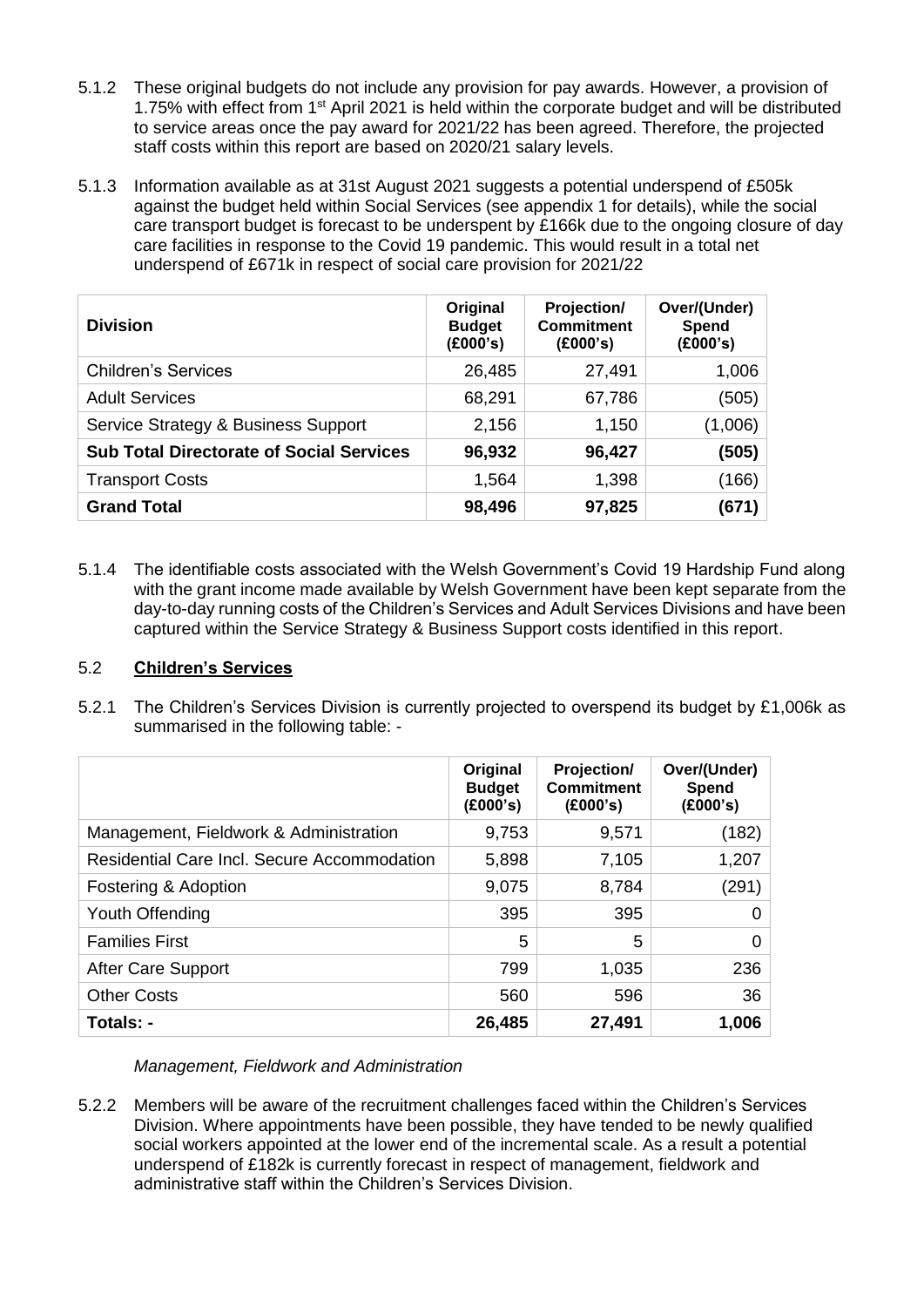#### *Residential Care Including Secure Accommodation*

5.2.3 The Children's Services independent sector residential care budget for 2021/22 included a cost reduction target of around £1.8million in respect of 3 children with planned moves into inhouse residential care and 6 children with planned moves into foster care. Unfortunately, the ongoing pandemic has delayed the moves for five of these children but it is hoped that these moves will be possible as services begin to recover. Therefore, it has been assumed that savings can be achieved for the final quarter of 2021/22 but these delays have led to an overspend for the first half of 2021/22 amounting to £707k. The first 5 months of 2021/22 has also seen a net increase of three independent sector residential placements taking the total projected overspend in this area to £1,207k

# *Fostering and Adoption*

5.2.4 The Fostering and Adoption budget for 2021/22 includes a provision of £292k to allow the moves from independent sector that would help deliver the £1.8million cost reduction target identified in paragraph 5.2.3. With three of these moves into foster care still to take place, around £151k of the £291k underspend in this area can be attributed to these placements. The remainder of this underspend can be attributed to a continued drift from independent sector foster care placement towards more cost effective in-house placements.

### *Aftercare*

5.2.5 The projected spend in respect of Aftercare Services has increased by around £378k since the month 3 position was reported to Members, resulting in a projected overspend of £236k. This increase is attributable to three young care leavers that moved in to supported living arrangements with large support packages at the end of August. These support packages cost in excess of £4k per week per person and are a reminder of the volatility within the children's services budget.

### *Other Costs*

5.2.6 The £36k overspend projected in respect of other costs is due to two unaccompanied asylum seeking children that are being supported in foster care placements.

# 5.3 **Adult Services**

|                                           | <b>Revised</b><br><b>Budget</b><br>(£000's) | Projection/<br><b>Commitment</b><br>(£000's) | Over/(Under)<br>Spend<br>(£000's) |
|-------------------------------------------|---------------------------------------------|----------------------------------------------|-----------------------------------|
| Management, Fieldwork & Administration    | 8,686                                       | 8,336                                        | (350)                             |
| Own Residential Care and Supported Living | 6,654                                       | 6,346                                        | (308)                             |
| Own Day Care                              | 4,107                                       | 3,707                                        | (400)                             |
| <b>Supported Employment</b>               | 71                                          | 70                                           | (1)                               |
| Aid and Adaptations                       | 792                                         | 737                                          | (55)                              |
| <b>Gwent Frailty Programme</b>            | 2,410                                       | 2,337                                        | (73)                              |
| Supporting People (net of grant funding)  | 0                                           | $\Omega$                                     | 0                                 |
| <b>External Residential Care</b>          | 14,795                                      | 15,094                                       | 299                               |
| <b>External Day Care</b>                  | 1,584                                       | 1,281                                        | (303)                             |
| Home Care                                 | 12,625                                      | 12,113                                       | (512)                             |
| <b>Other Domiciliary Care</b>             | 15,137                                      | 15,724                                       | 587                               |
| Resettlement                              | (1,020)                                     | (1,020)                                      | O                                 |
| Services for Children with Disabilities   | 1,189                                       | 1,786                                        | 597                               |
| <b>Other Costs</b>                        | 1,261                                       | 1,275                                        | 14                                |
| Totals: -                                 | 68,291                                      | 67,786                                       | (505)                             |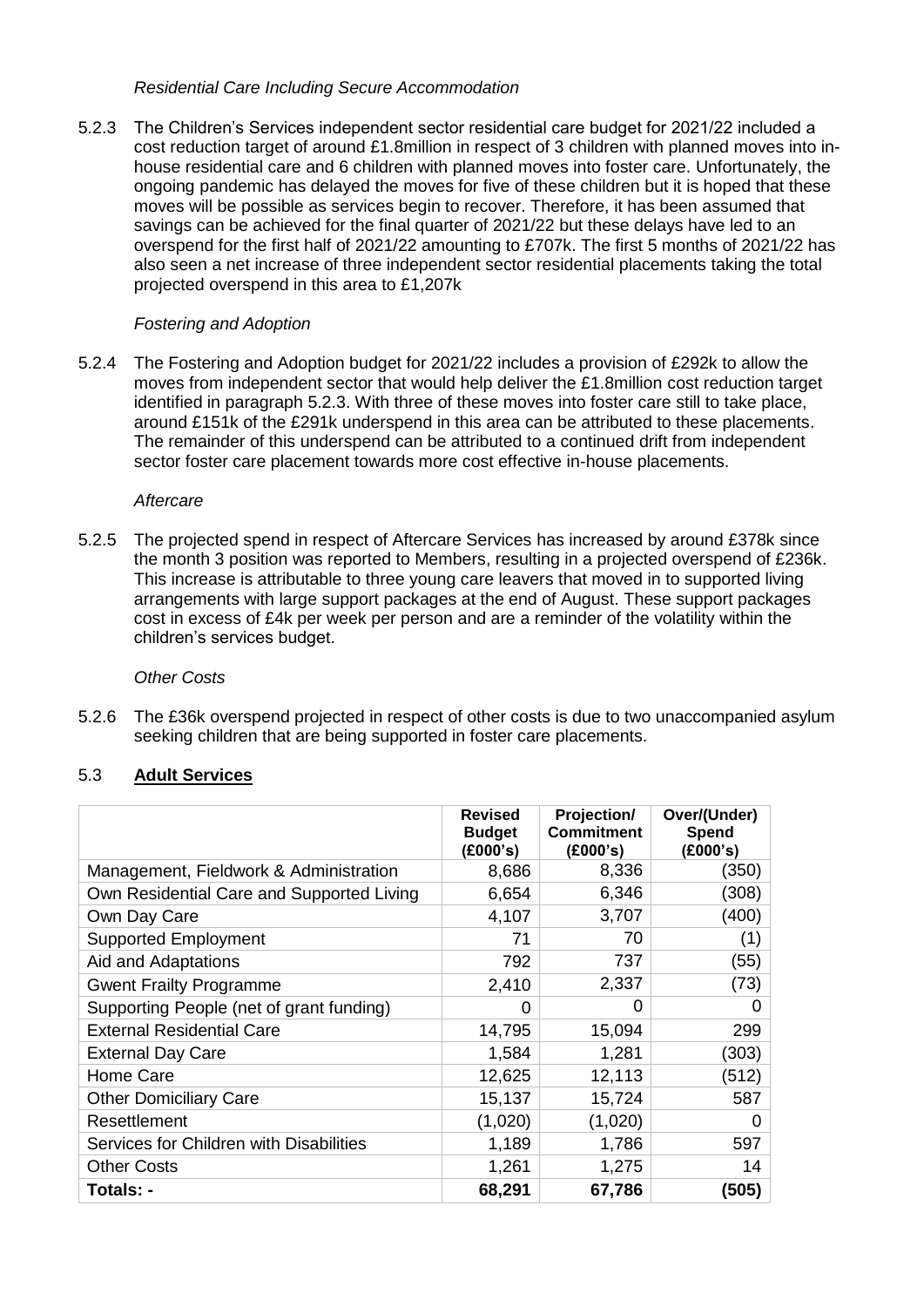5.3.1 The Adult Services Division is currently projected to underspend its budget by £505k as summarised in the table above.

#### *Management, Fieldwork and Administration*

5.3.2 The current projection in respect of Adult Services management, fieldwork and administrative staff is an underspend of £350k. Of this movement, £84k relates to reduced mileage claims following the continuation of restrictions linked to Covid 19 although this underspend could increase if restrictions continue beyond December. A further £83k can be attributed to fees received by the Client Finances Team in respect of earlier years. The remainder of the underspend in this area is largely due to vacancies with the Occupational Therapy Team and the Older Peoples' social work teams.

#### *Own Residential Care and Supported Living*

5.3.3 The temporary redeployment of staff from day care and respite care settings during Covid 19 restrictions has reduced the need to employ casual cover for staff absences within residential homes and supported living properties resulting in an overall projected underspend of £308k in this area.

#### *Own Day Care*

5.3.4 The £400k underspend forecast against our own day care services can be attributed to the day care facilities remaining closed throughout the Covid 19 pandemic as some posts will have remained vacant during the closures. This forecast includes provision of £424k in respect of increasing service provision in the latter part of the financial.

#### *Aids and Adaptations*

5.3.5 The £55k projected underspend in this area includes a refund of £25k from the Gwent Wide Integrated Equipment Service (GWICES) in respect of our contributions to the service for the 2020/21 financial year. The remainder of the underspend is largely due to reduced demand for specialist equipment for children with disabilities.

#### *Gwent Frailty Programme*

5.3.6 The underspend of £73k in respect of the Gwent Frailty Programme is largely attributable to vacant posts within the Reablement Service with a number of substantive post holders having been seconded in to newly created grant aided posts.

### *Supporting People*

5.3.7 Phase 2 of Homeless Support Services has resulted in an increase of around £2.2million in grant funding for Supporting People Services compared with earlier years. However, it is anticipated that this additional funding will be spent in full.

#### *External Residential Care*

5.3.8 A shortfall of around £460k is currently forecast in income from service users reflecting the reduced levels of income collected in the first quarter of the year following the sales of service users' property. However, this has been partially offset by a reduction in short term respite care provision due to Covid 19 restrictions resulting in a net overspend of £299k in this area. It should be noted that it is extremely difficult to predict when service users' properties will be sold along with their sale value and as such, income levels could recover in the remainder of the financial year.

#### *External Day Care*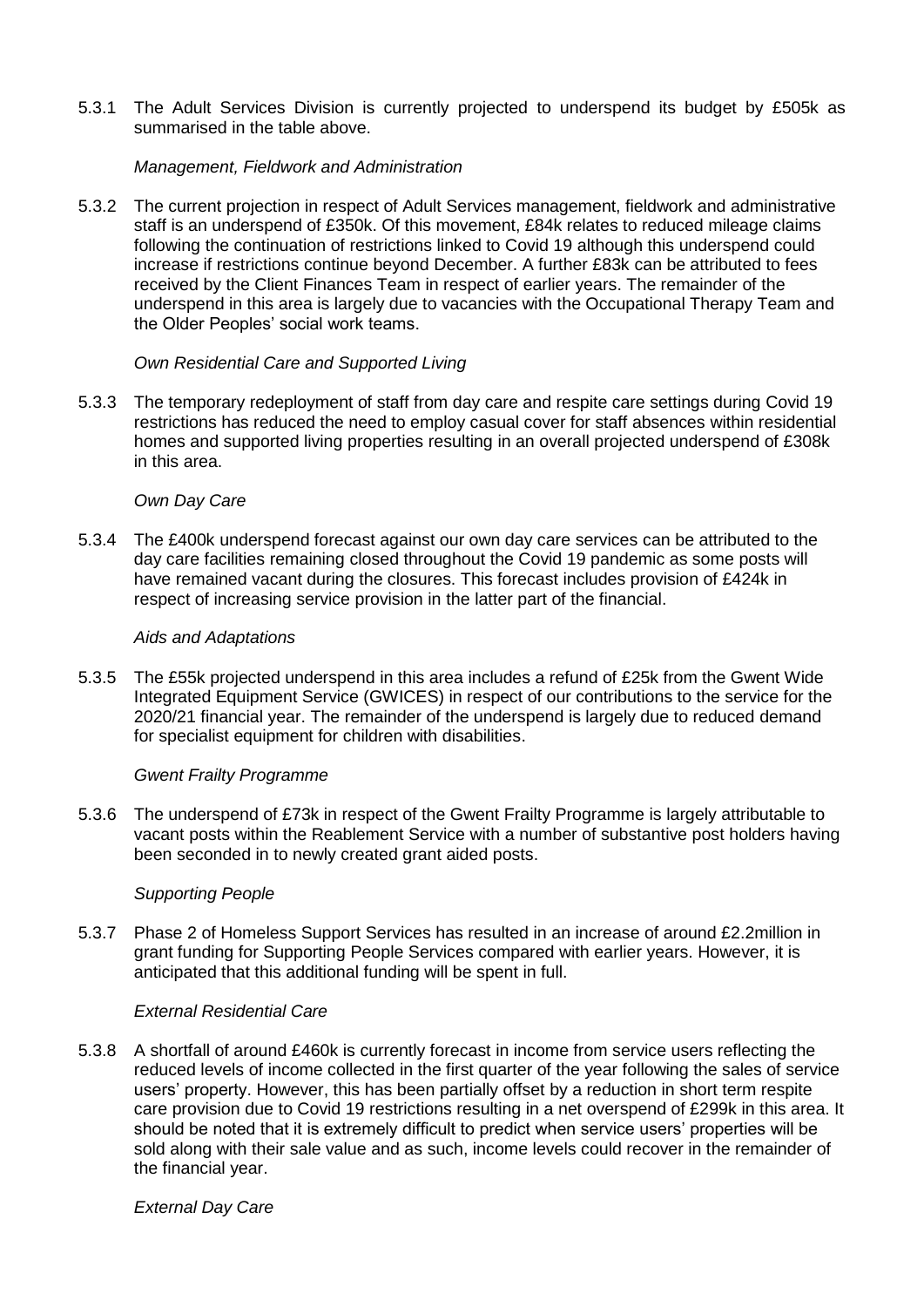5.3.9 An underspend of around £303k is forecast in respect of external day care provision. This is largely due to the ongoing reduction of some services in response to Covid 19.

*Home Care (In-House and Independent Sector)*

5.3.10 An underspend of around £512k is predicted in respect of Home Care services for 2021/22. This underspend has increased by around £363k since the month 3 position was reported to Members. Staff shortages across the sector have limited the capacity of care providers resulting in a reduction in service provision, despite rising demand for these services.

### *Other Domiciliary Care*

5.3.11 Demand for supported living placements has increased during 2021/22 resulting in a potential overspend of £849k. However, this has been partially offset by a reduction in shared lives care provision due to Covid 19 restrictions resulting in a net projected overspend of £587k. This assumes that there will be a recovery in the level of shared lives service provision in the latter part of the financial year as Covid 19 restrictions are eased.

#### *Children with Disabilities*

5.3.12 The ongoing pandemic has intensified many of the challenges experienced within families of children with disabilities and has led to an increase in demand for residential and respite care. With some placements costing as much as £7k per week, just a small increase in numbers can have a significant budgetary impact and we are currently projecting an overspend of £597k in respect of services for children with disabilities.

#### *Other Costs*

5.3.13 An overspend of £24k in respect of additional staffing cover for the Telecare help line has been offset by slippage within the Caerphilly Cares Service leaving an overspend against the Other Costs budget of £14k due to additional demands for deprivation of liberty safeguard (DoLS) assessments.

### 5.4 **Service Strategy and Business Support**

5.4.1 The service area is currently projected to underspend by £1,006k as summarised in the following table: -

|                               | <b>Revised</b><br><b>Budget</b><br>(E000's) | Projection/<br><b>Commitment</b><br>(E000's) | Over/(Under)<br><b>Spend</b><br>(£000's) |
|-------------------------------|---------------------------------------------|----------------------------------------------|------------------------------------------|
| Management and Administration | 913                                         | 897                                          | (16)                                     |
| <b>Office Accommodation</b>   | 225                                         | 233                                          | 8                                        |
| <b>Office Expenses</b>        | 153                                         | 127                                          | (26)                                     |
| <b>Other Costs</b>            | 865                                         | (107)                                        | (972)                                    |
| Totals: -                     | 2,156                                       | 1,150                                        | (1,006)                                  |

### *Management and Administration*

5.4.2 The underspend of £16k in respect of management and administration is largely due to spinal column point savings.

*Office Accommodation*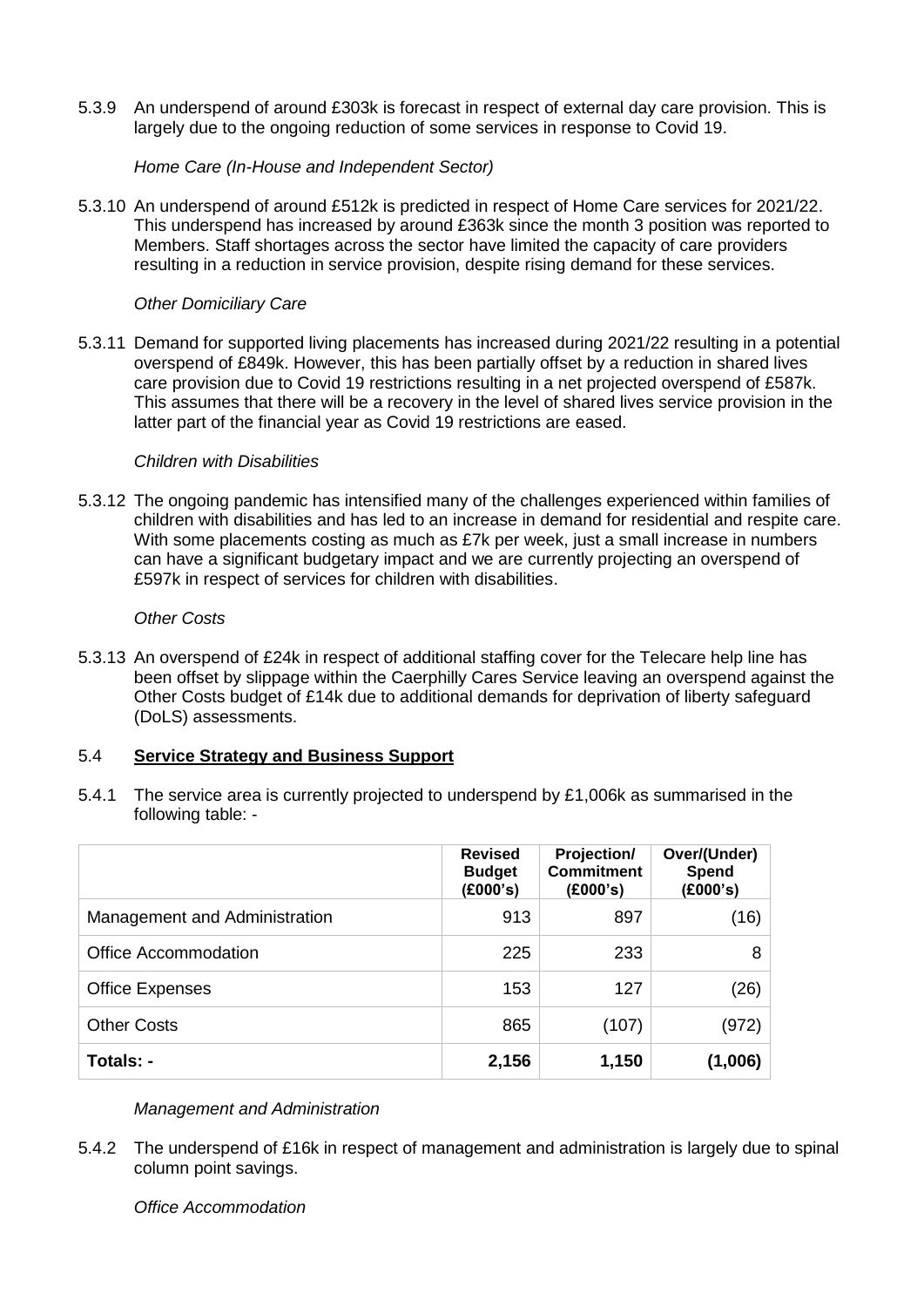5.4.3 The overspend of £8k in this area is largely due to the Cwm Ifor Family Centre site in Caerphilly which has been vacated by Barnados, who had previously picked up the running costs of the property.

#### *Office Expenses*

5.4.4 Restrictions on staff attending our office buildings due to Covid 19 has led to a reduction in printing and postage costs which has contributed to a projected underspend of £26k in this area.

#### *Other costs*

- 5.4.5 The underspend of £972k projected in this area can largely be attributed to the Welsh Government's Covid 19 Hardship Grant Scheme.
- 5.4.6 Around £4,126k has been claimed through this grant scheme between April and August 2021 including £622k to support in-house service provision. Welsh Government have indicated that this scheme will remain in place in its current form until the end of September 2021 at which point it will begin to taper off for the remainder of the current financial year. Based on recent occupancy levels within care homes and taking account of the tapering arrangement, it is thought that the total claim for the year could amount to around £7.6million including over £1million to support in-house services. While some additional in-house costs due to Covid 19 are easily identifiable (e.g. Covid 19 testing in care homes) much of the additional costs are less identifiable such as sickness cover provided by existing staff and lost income due to reduced occupancy. These less identifiable costs are captured within the Adult Services projected costs reported in section 5.3 of this report while the grant funding has been captured within the Business Support projections reported in section 5.4 of this report. As a result, a net underspend of £976k relating to the Covid 19 Hardship Grant is now included within the £1,006k underspend identified for Service Strategy & Business Support. A summary of Covid 19 related costs and grant funding is provided in the following table.

| <b>Accrued to</b><br>31st August<br>2021 | <b>Potential</b><br><b>Costs</b><br><b>September</b><br>2021 to<br><b>March 2022</b>                     | Total<br>Anticipated<br><b>Cost for</b><br>2021/22                                              |
|------------------------------------------|----------------------------------------------------------------------------------------------------------|-------------------------------------------------------------------------------------------------|
|                                          |                                                                                                          |                                                                                                 |
| £171,960                                 | £222,600                                                                                                 | £394,560                                                                                        |
| £4,668                                   | £6,468                                                                                                   | £11,136                                                                                         |
| £176,628                                 | £229,068                                                                                                 | £405,696                                                                                        |
|                                          |                                                                                                          |                                                                                                 |
|                                          |                                                                                                          | £5,016,395                                                                                      |
|                                          |                                                                                                          | £686,307                                                                                        |
|                                          |                                                                                                          | £45,553                                                                                         |
|                                          |                                                                                                          | £404,293                                                                                        |
|                                          |                                                                                                          | £37,904                                                                                         |
|                                          |                                                                                                          | £6,190,453                                                                                      |
|                                          |                                                                                                          |                                                                                                 |
|                                          |                                                                                                          | £63,452                                                                                         |
|                                          |                                                                                                          |                                                                                                 |
|                                          |                                                                                                          | £6,659,600                                                                                      |
| £595,052                                 | £381,082                                                                                                 | £976,134                                                                                        |
| £4,125,263                               | £3,510,472                                                                                               | £7,635,735                                                                                      |
|                                          | Costs<br>£2,786,252<br>£351,666<br>£16,445<br>£164,293<br>£16,904<br>£3,335,560<br>£18,023<br>£3,530,211 | £2,230,143<br>£334,641<br>£29,109<br>£240,000<br>£21,000<br>£2,854,893<br>£45,429<br>£3,129,389 |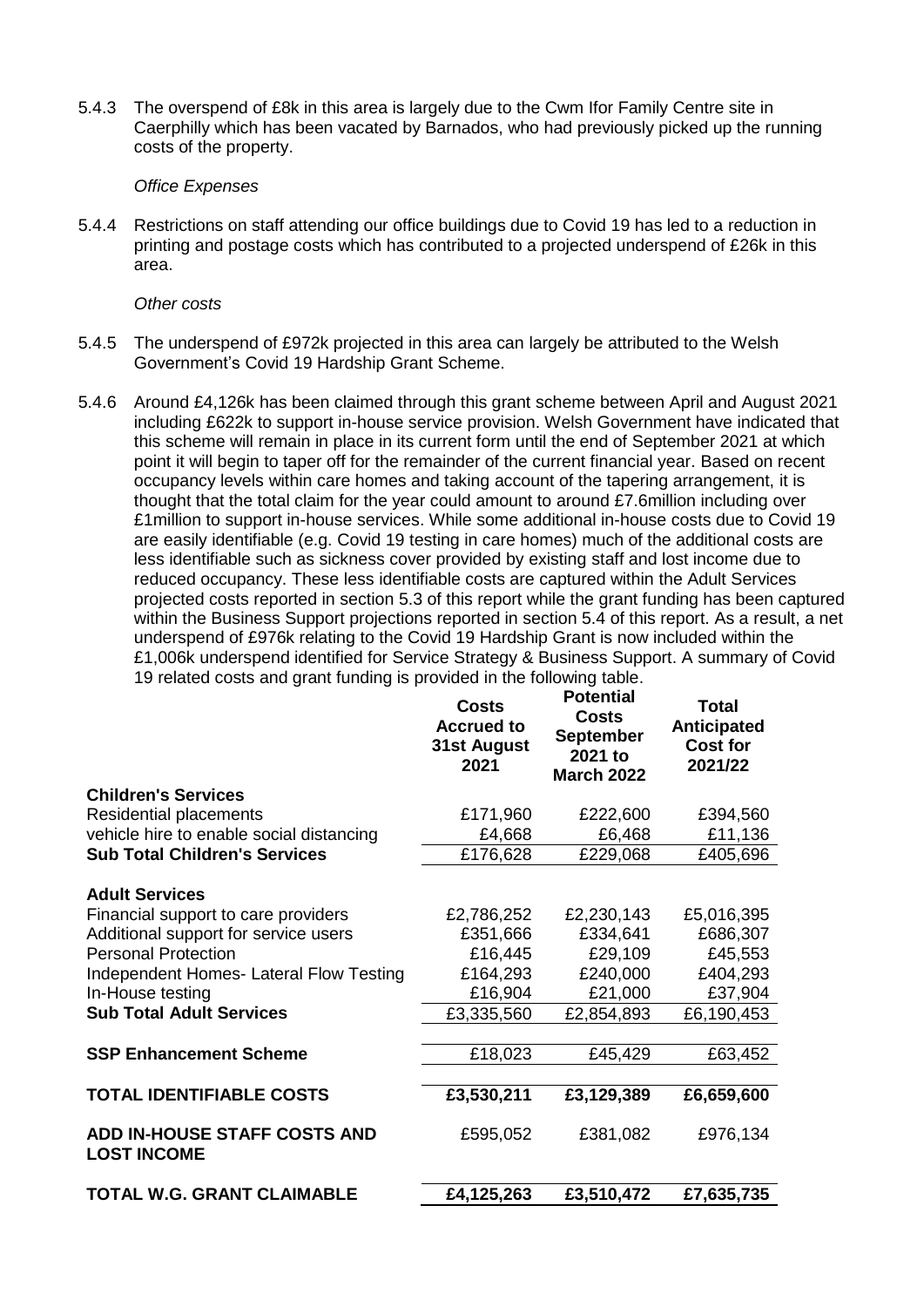# 5.5 **Conclusion**

5.5.1 An underspend of £671k is currently forecast for Social Services for 2021/22 (including transport costs). However, the Covid 19 pandemic continues to curtail service activity in many areas during the current financial year and has also led to increased staffing vacancies, reduced travel costs and reduced office running costs. These underspends are unlikely to recur in future years once Covid 19 restrictions have been lifted. However, there is an underlying increase in demand for childcare placements, supported living placements and domiciliary care for adults. The pandemic has also highlighted the fragilities in the social care market, which could lead to pressure on fee levels once Welsh Government Hardship Fund support is withdrawn. Therefore, it is critical that the Directorate continues to focus on initiatives to manage demand and provide cost effective services.

# 6. **ASSUMPTIONS**

- 6.1 The projections within this report assume that day services, shared lives services and staff travelling will begin to recover towards pre-pandemic levels in the latter part of the financial year as restrictions are eased.
- 6.2 The projections within this report assume any pay award that may be agreed for 2021/22 will be matched by a budget virement from the corporate contingency budget that was created for this purpose.

# **7. SUMMARY OF INTEGRATED IMPACT ASSESSMENT**

7.1 An Equality Impact Assessment is not needed because the issues covered are for information purposes only, therefore the Council's full EIA process does not need to be applied.

### **8. FINANCIAL IMPLICATIONS**

8.1 As detailed throughout the report.

### **9. PERSONNEL IMPLICATIONS**

9.1 There are no direct personnel implications arising from this report.

### **10. CONSULTATIONS**

10.1 All consultation responses have been incorporated into this report.

### **11. STATUTORY POWER**

11.1 Local Government Acts 1972 and 2003 and the Council's Financial Regulations.

#### **12. URGENCY (CABINET ITEMS ONLY)**

12.1 This report is for information only and as such does not require a Cabinet decision.

#### Author: Mike Jones, Financial Services Manager, jonesmj@caerphilly.gov.uk